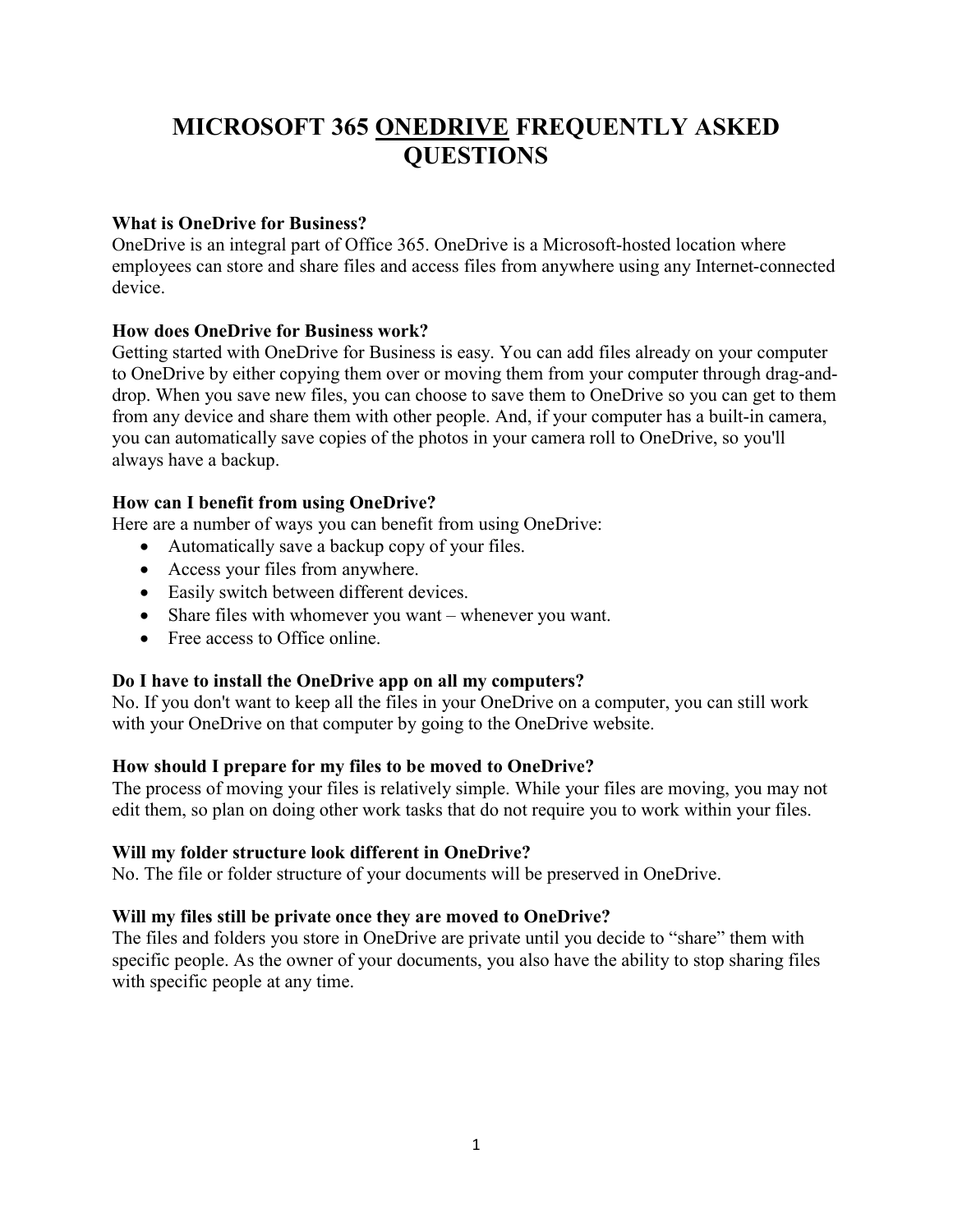## What does the OneDrive folder do?

When you install the OneDrive app for PC or Mac, a copy of your OneDrive is downloaded to your Mac or PC and put in the OneDrive folder. This folder is kept in sync with OneDrive. If you add, change, or delete a file or folder on the OneDrive website, the file or folder is added, changed, or deleted in your OneDrive folder and vice versa.

To upload files to OneDrive automatically, just copy or move the files to your OneDrive folder using the File Explorer/Finder, or save them in your OneDrive folder from an app. Files you upload this way can be up to 2 GB in size. If you installed the OneDrive app on other computers, the files will automatically be added to the OneDrive folders on them, too.

You can also use the File Explorer/Finder to rename and delete files, create new folders, and move files around in your OneDrive folder. The changes will automatically be made in OneDrive and your other computers that have the OneDrive app installed.

## Can I store files in Documents or on my desktop?

Yes, you may. Documents that are on the desktop or in the Documents folder will be synced to OneDrive by default every time the computer is connected to the Internet.

## Can I access my OneDrive files from my phone or tablet?

Yes. OneDrive has an app for iOS and Android devices that you can download and use to access your files, depending on the license added to your account.

## Can I edit documents within OneDrive?

Yes, you can edit files within OneDrive using the web app versions of Microsoft Office programs, including Word, Excel, PowerPoint, and OneNote. To open a file within OneDrive, click on the file name and choose "Edit Document" and then "Edit in Web App" from the top menu bar. When you share a document with another user, you can choose whether to give that user editing rights. OneDrive will remember the ten most recent versions of edited documents.

## Can I just share files by attaching them in my emails as I did before?

With OneDrive, you'll never need to attach files to your emails again, and in fact, we recommend you don't. From a collaboration standpoint, it is cumbersome to work on files together when everyone is editing their own copy. And from a resource standpoint, emailing attachments duplicates copies. You would attach your files using a link. The function appears the same in Outlook, but it will provide the option of attaching the link or an attachment. Whenever possible we suggest using the link.

## How can I tell when a shared document has been edited in OneDrive?

If it's a Word, Excel, PowerPoint document, there is a Comment tab/section that indicates the person editing and which section they have edited. A color corresponding to a person's name will show in the section they have edited on the document, thereby clearly knowing where changes were made in real time or at a previous time.

## Where is my data housed?

Data in OneDrive is housed on Microsoft's cloud infrastructure.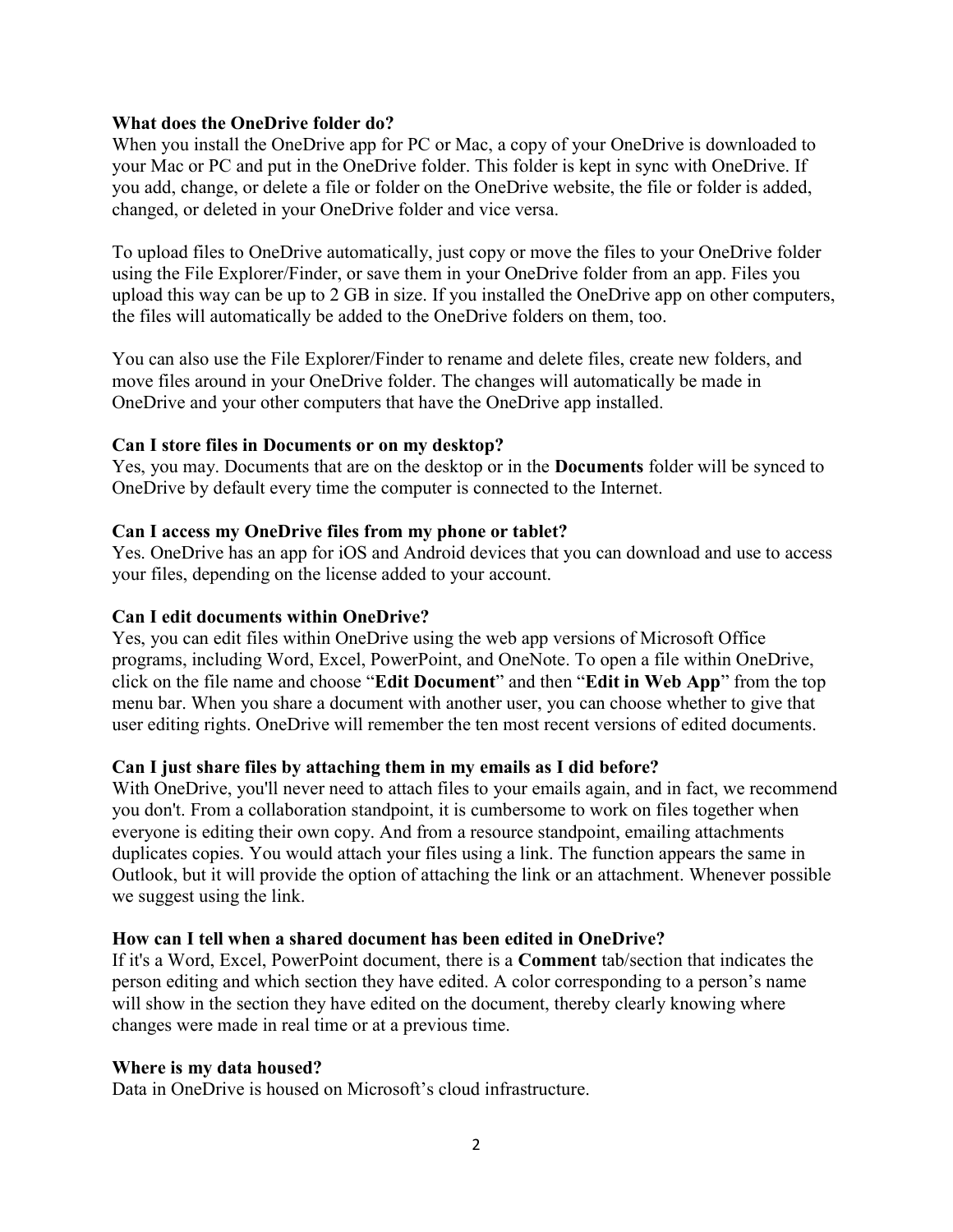## How do I sync documents to OneDrive?

The OneDrive sync app lets you synchronize your OneDrive library to your local Windows PC. To sync OneDrive, sign in to Office 365, select OneDrive at the top of the page, and then click Sync.

## How do I upload files to OneDrive?

There are two ways to upload files on OneDrive:

• Option 1: Upload the files from the OneDrive default view

- 1. Login to Office 365.
- 2. Select OneDrive.
- 3. Click Upload.
- Option 2: Upload the files from the Files tab
	- 1. Login to Office 365.
	- 2. Select OneDrive.
	- 3. Click the Files tab.
	- 4. Click Upload Document.

## How do I create a new folder or file?

In Office 365 portal, click the **OneDrive** app. Click on  $+$  **New** tab on the top menu. Select Folder to create a new folder, a document (Word, Excel, PowerPoint, OneNote, or Forms) to create a new document, or Link to open up a link.

## How can I share my files and folders in OneDrive?

You can share your files and folders in OneDrive by either:

- Invite: This option lets you give specific individuals or groups permission to items, so that you can remove individual permissions later if you need to. Another benefit of sharing items this way is that recipients can quickly access them from their **Shared** view on the OneDrive website.
	- 1. Select the document you wish to share.
	- 2. Select the Files tab.
	- 3. Click Share.
	- 4. Click Invite people.
	- 5. Enter the email addresses of the people you want to share with, click Add people to pick people from the People app.
	- 6. Add a note to recipients if you want.
	- 7. To change the permission level, click Recipients can edit files or Recipients can view files.
	- 8. Click Send to save the permission settings and send a message with a link to the item.
- Get a Link: Choose this option to share items with lots of people you might not even know personally. For example, you can use these links to post to Facebook, Twitter, or LinkedIn. You can also use them to share in email or Teams, but you won't have as much control over individual permissions.
	- 1. Select the document you wish to share.
	- 2. Select the Files tab.
	- 3. Click Share.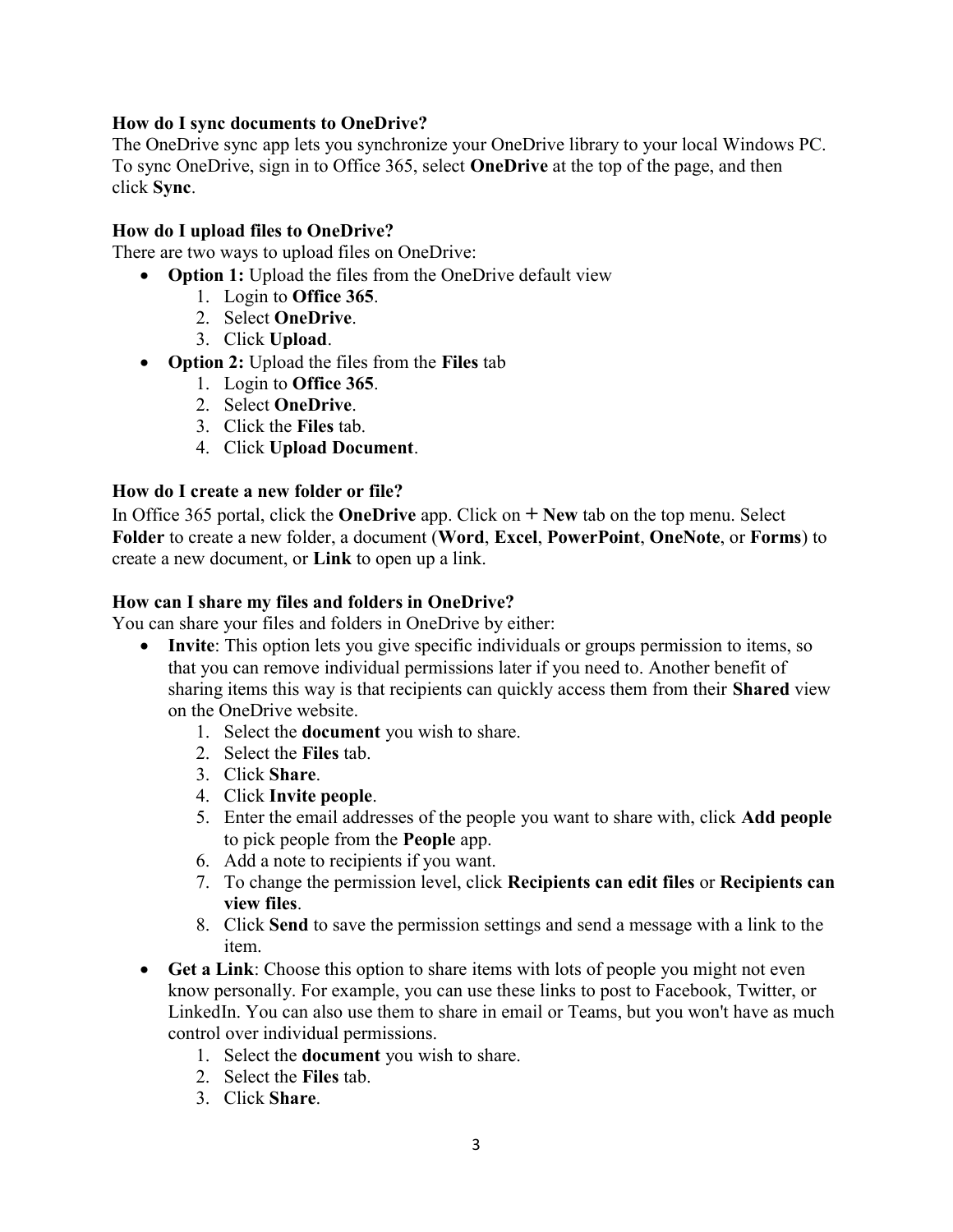4. Choose the type of link you want. The permissions for the item are automatically updated when you create the link.

| <b>View only</b>              | <b>Edit</b>                    | <b>Public</b>                   |
|-------------------------------|--------------------------------|---------------------------------|
| When you share items with     | When you share items with      | A public link is like a View    |
| this type of link, people can | this type of link, people can  | only link, but it also allows   |
| view your items without       | view your items and use        | anyone to find the shared       |
| signing in. They can also     | Office 365 Online apps to      | item by searching. If you       |
| forward the link to other     | edit Office documents, all     | choose this option, people      |
| people.                       | without signing in. To make    | will be able to access the item |
|                               | other edits, like adding or    | you're sharing even if you      |
|                               | deleting files in a folder,    | don't publish the link you get. |
|                               | people need to sign in with a  |                                 |
|                               | Microsoft account. People      |                                 |
|                               | can forward an edit link to    |                                 |
|                               | other people, and anyone who   |                                 |
|                               | receives the link will also be |                                 |
|                               | able to edit the items.        |                                 |

- 5. Click Create link.
- 6. Paste the link into an email, Teams chat, document, or wherever you want to share it. Or, click Share to. This selects the Share charm so that you can share the link using another app.

## Can I recover OneDrive files that I deleted?

To recover deleted OneDrive files, check your Recycle Bin on your desktop, or go to the OneDrive website and tap or click the Recycle bin folder on the left navigation pane in OneDrive. The default retention of deleted items is 90 days. If you can find what you are looking for, you can click on Second-stage recycle bin in the Recycle bin folder.

## How can I view versions of a document in my OneDrive?

You can view a previous version of a file or item on your site as long as versioning was turned on for the library or list where the file or item was saved. To view a version of a document on your computer:

- 1. Select the file or item that you want to view history.
- 2. Click Files.
- 3. Select Version history.
- 4. In the Version History dialog box select the version of the file or item you need.

In OneDrive web app, select the document, and click on the three dots (…) next to the document, and select Version history.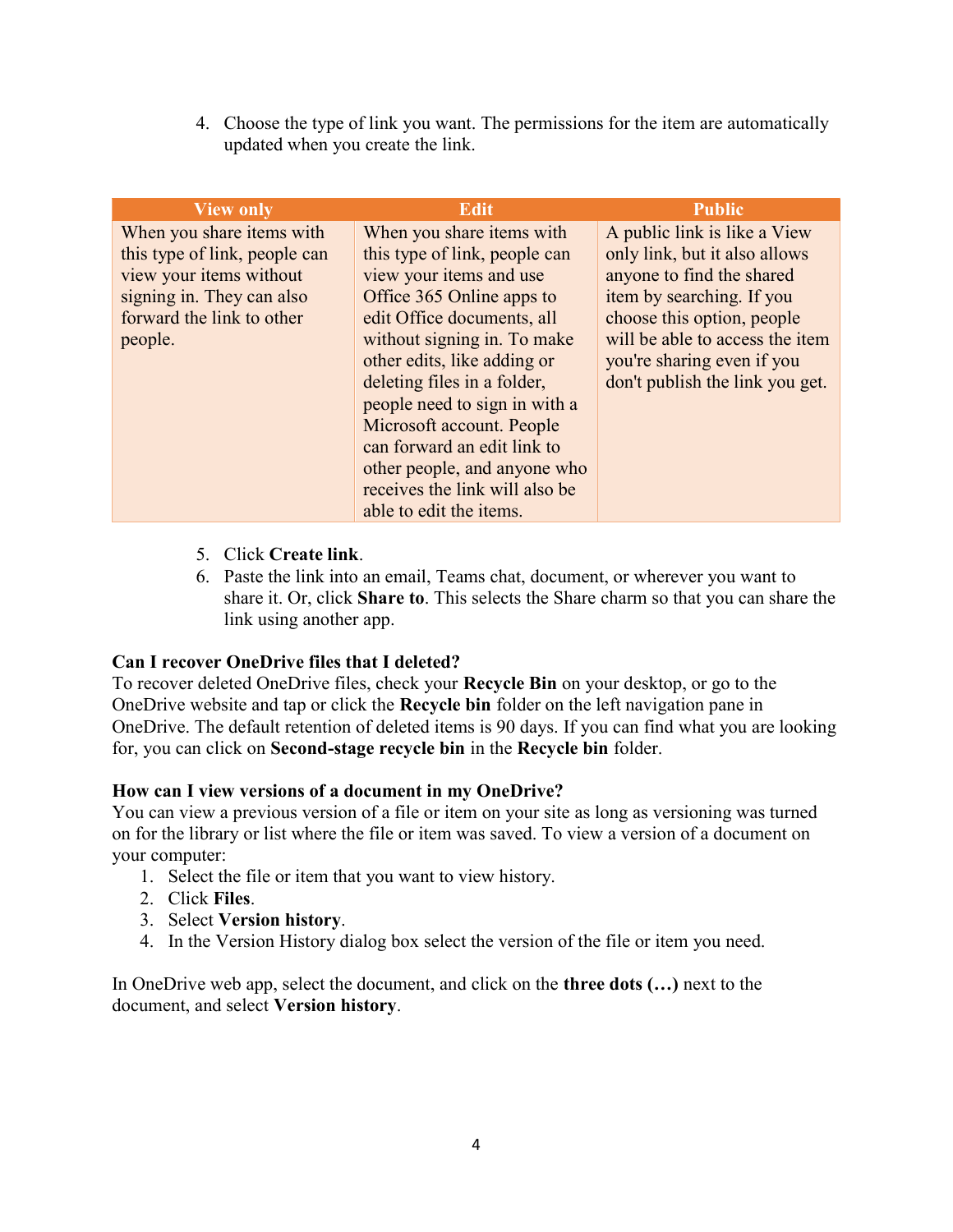## How can I restore a previous document version?

To restore a document previous version on your computer:

- 1. Select the document for which you want to restore an earlier version.
- 2. Click Files.
- 3. Select Version history.
- 4. Open the drop-down menu for the document version you want to restore.
- 5. Click Restore.
- 6. Click OK.

In OneDrive web app, select the document, and click on the **three dots (...)** next to the document, and select Version history. A window pane will open with a list of the history of the document. Select your preferred version you would like to restore, right-click, and select Restore.

## How can I tell who I have shared a document with?

In OneDrive, on the left-hand column navigation pane, click on Shared. Click on "Shared with you" tab to see documents or files shared with you by others. Click on "Shared by you" tab to see documents or files shared by you with other people.

## How can I check to see how much space I have left on my OneDrive account?

There are two ways you can check how much space you have left on your OneDrive account: **Option 1:** Viewing through your OneDrive account

- 1. Click Settings.
- 2. Click Site Settings.
- 3. In Site Collection Administration click Storage Metrics.
- **Option 2:** Viewing through your Windows notification area
	- 1. Right click the OneDrive icon in the Windows notification area, and then select Manage storage.
	- 2. Select View OneDrive storage.

## How do I set my Language, Time zone, and Regional settings?

छि In OneDrive, click on the **Settings** icon at the top of the screen next to the **Profile** icon. Under "Language and time zone" click on Change your language. Change your Languages and Region in the "Settings and Privacy" page.

## Will the UNM Main Campus OneDrive combine with the North Campus HSC OneDrive, or will they be separate?

UNM's and HSC's OneDrives will not combine, and they will be separate.

## Will I still have access to our N: shared drive, and will it be replaced by OneDrive?

The N: shared drive is not going away. But to be absolutely certain, contact HSC IT Support to verify for your particular department. In terms of syncing between your shared drives and your other drives on your computer, OneDrive allows you to save your documents on the cloud where they are secured by Microsoft. With that, you can have your files saved on your computer as well as on OneDrive.